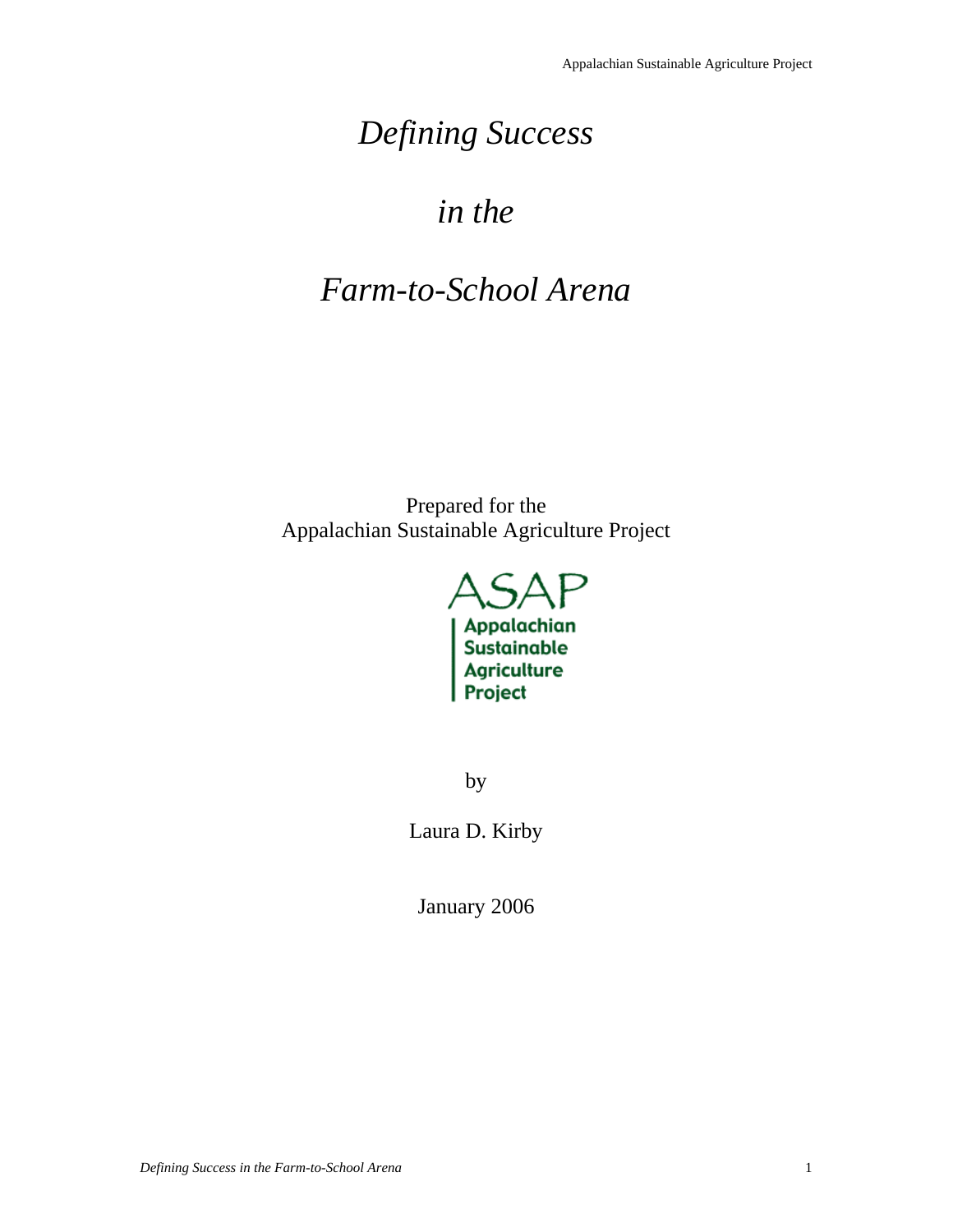Farm-to-school programming is on the national agenda. In March of last year the House of Representatives passed a bill authorizing federal grants to help schools cover the initial costs of bringing locally-grown foods into school meals. School districts nationwide and right here in North Carolina are reporting success with this type of farm-to-school programming. But most of us don't know what success means in this context. Does it mean a school district buys all of their food from local farmers or producers? Not likely. So how much can a school district reasonably substitute locally-grown foods for foods grown in other regions? How do they deal with challenging issues such as coordinating purchase and delivery of fresh fruits and vegetables to individual schools? And how are the students, teachers and other members of the community experiencing success from farm-to-school programming?

To answer these questions, the Appalachian Sustainable Agriculture Project (ASAP) looked to regional farm-to-school success stories, the districts in Western North Carolina where locally-grown foods are being incorporated into school lunches and connections are being made in the classroom between food students eat and how it is grown. Child Nutrition Directors (CND) from the Asheville City Schools and the Madison, Mitchell, Yancey and Rutherford County School Districts were interviewed. They shared insights about working with local farmers and offered advice for overcoming obstacles. In addition, surveys were mailed to Child Nutrition Directors in nineteen other public school districts in Western North Carolina to find out what they think it would take to succeed with farm-to-school programming.

### SUCCESS = SMALL STEPS

When it comes to using locally-grown foods in school meals, success is defined by small steps. The best approach, according to Yancey County Schools Nutrition Director Beth

Palien, is to start small. "Pick one farmer and one product," she advises. The Yancey County farm-to-school program began several years ago when a local tobacco farmer transitioned to hydroponic lettuce production. The school purchased lettuce from that farmer and now purchases lettuce year-round and tomatoes, in season. In an average week, two to five cases of fresh produce are delivered to the nine schools in the district.

For Mitchell County Schools, the one product was apples. According to Mitchell County CND Heather Calhoun, they began purchasing locally just this year. Beginning with a harvest celebration event in the fall launching their farm-to-school program, a total of 18 cases of apples were delivered to the eight schools in that district over the next

*"Start small. Pick one farmer and one product."* 

*---Beth Palien, Yancey County CND* 

few months. They are looking to expand by adding locally-grown potatoes or lettuce.

Rutherford County Schools, a much larger system with 20 schools and more than 10,000 students, also began buying local apples this year. The apples they purchased were grown and processed by a local farmer, arriving at the district's central warehouse in 3 pound bags sliced – more than 3000 bags of them over a four month period. Despite the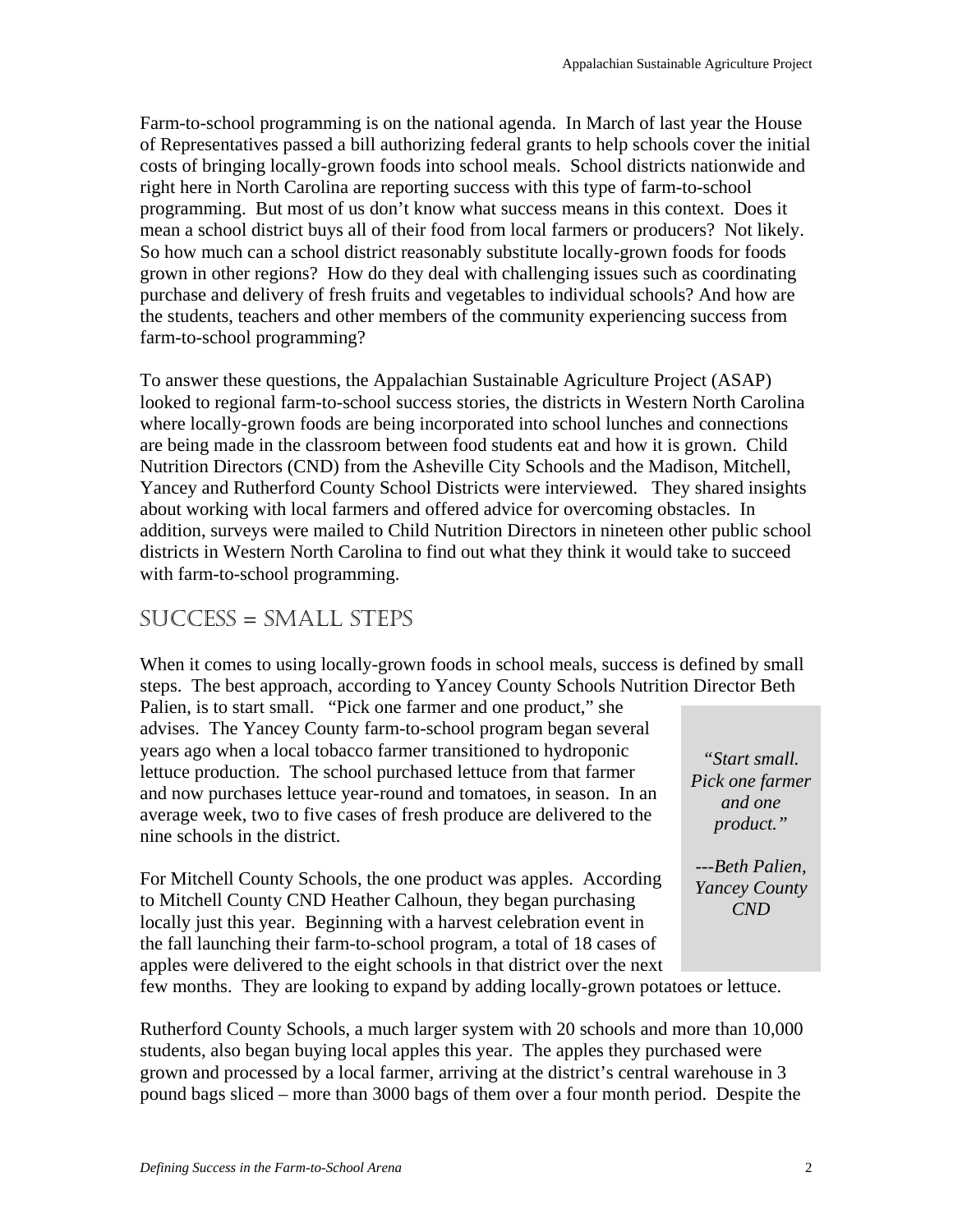large quantity, Rutherford County CND Lori Moore explains that incorporating the local apples has been easy and well worth the one extra phone call it takes to order them.

Brenda Spence, CND for Madison County Schools, has worked with local growers on and off since 2000, buying such things as cantaloupe, watermelon, peppers, squash, collards, potatoes, lettuce and tomatoes. It all started when Brenda decided to substitute tomatoes grown by a farmer in Madison County for the ones delivered by the district's distributor. It was about taste and freshness, as anyone who has ever tasted a farm fresh tomato can understand.

The Asheville City Schools have been successfully incorporating locally-grown produce in school meals for about a year and a half. Child Nutrition Director Cindy Lawler explained that bibb lettuce and potatoes were delivered every other week to each of nine schools in the system initially. This year they have added a few other items such as cabbage, peppers, squash and tomatoes. Like the other CNDs interviewed, Cindy hopes to see steady growth in local produce purchasing, with growth occurring just as the programs started – in small steps.

### SUCCESS = CREATIVITY AND FLEXIBILITY

School foodservice is a tight business. With federally-imposed guidelines for per meal cost and nutritional value, it sounds like the kind of environment where there is no room for creativity or flexibility. But creativity and flexibility abound in the experiences of the farm-to-school programs examined here. Their stories illustrate options for addressing some of the concerns voiced by districts that are not buying from local farmers (see chart).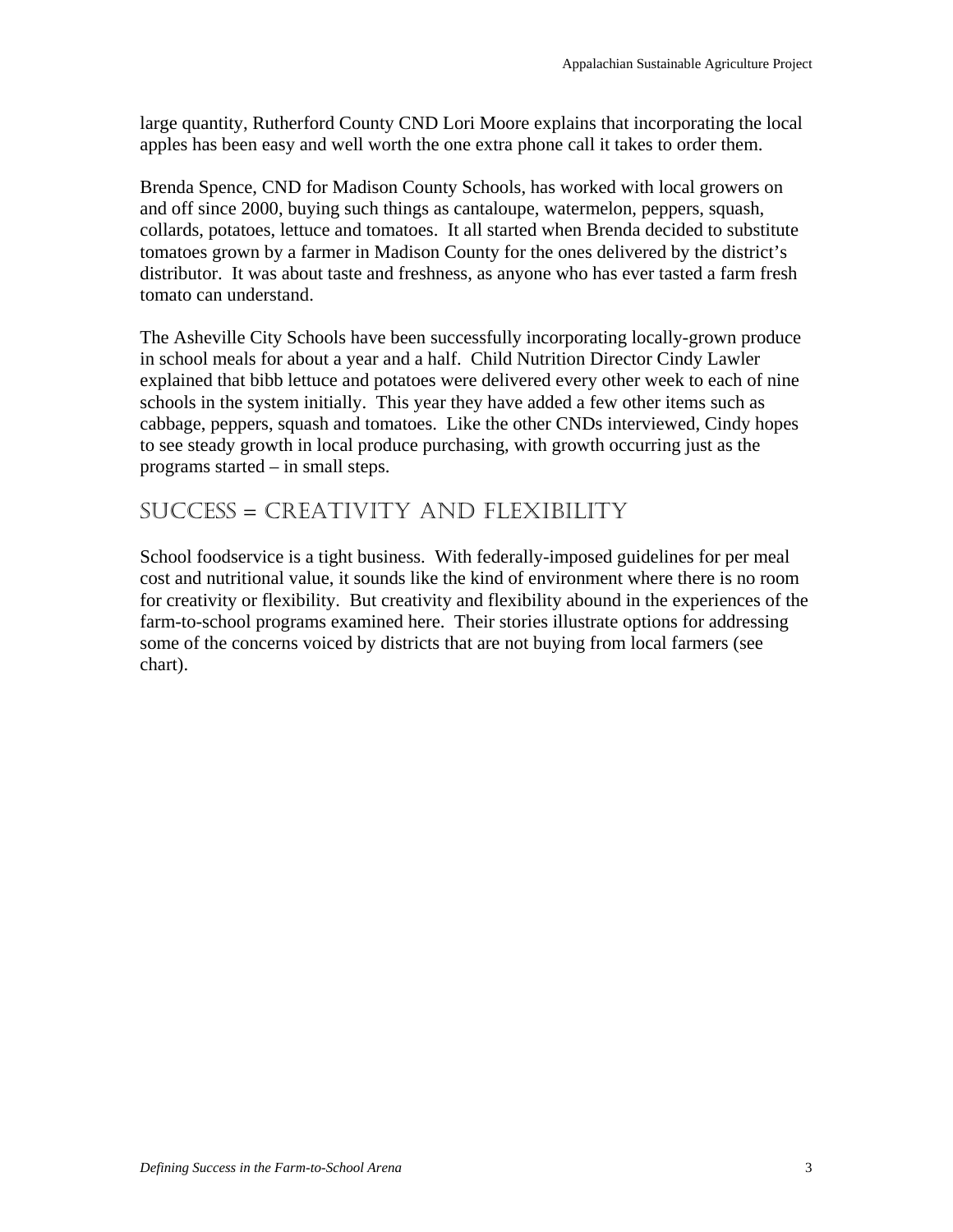

The logistics of getting locally-grown food to individual schools is in fact a major obstacle that districts have overcome in different ways. In Yancey County, Beth Palien works with a farmer who is located along the route of the district's regular food service delivery driver. Incorporating local food in that situation simply means adding one extra stop to the regular driver's route.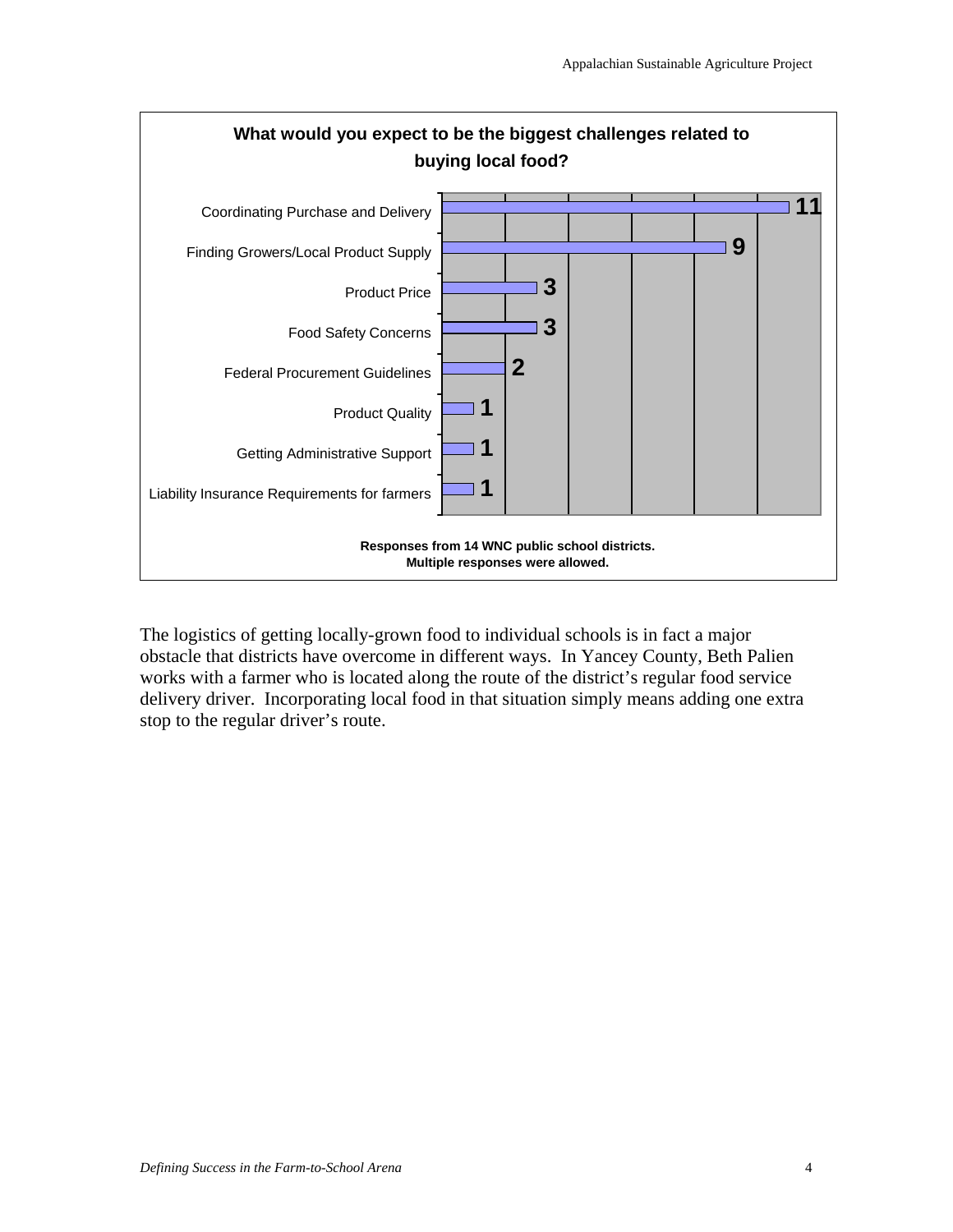### *Does Locally-grown Food Cost More?*

Interestingly, higher prices associated with locally-grown produce tend to be related to delivery costs rather than the actual cost of produce. In fact, local produce is often priced lower than produce offered by a district's regular foodservice distributor. Nutrition Directors explained that the prevailing market price is generally what is paid to local farmers.

Madison County and Asheville City Schools pay extra to have the food delivered directly to each school. While this drives up the cost, they both explain that they are able to do this because of strong School Board and County Commissioner support*. (see sidebar about cost issues.)* 

In Mitchell County, delivery occurs less often and is coordinated with other regularly scheduled deliveries to each school. This arrangement is possible because they have chosen products that don't have to be refrigerated right away, like apples and potatoes. These choices also offer a solution to the district's second major logistical challenge, the lack of refrigerated storage.

For a large district like Rutherford County Schools, existing infrastructure including a centralized warehouse and districtowned delivery trucks make delivery less problematic. The challenge for them becomes being able to fill large quantity orders. In fact, since menus must be the same across all schools in a system, quantity can be a problem for a district of any size. "Sometimes you get too much of something and

other times what you need is not available," says Brenda Spence. "You have to be creative and work with what you've got. When the menu says 'veggies and dip,' for instance, you could use carrots or broccoli or squash or any number of things." And since most purchasing is still occurring through traditional foodservice providers, they can easily be used as a backup source.

## SUCCESS = EDUCATIONAL LINKAGES

According to Emily Jackson, Growing Minds/Farm-to-School Director for the Appalachian Sustainable Agriculture Project, success is about pulling the cafeteria into the educational realm. In other words, it's about using the farm or garden setting as a backdrop for learning basic science, math, reading and writing skills. Kids are more motivated to learn when learning is tied to something interesting or relevant to their lives, and what's more relevant than what they eat? In North Carolina, farm-to-school programming also provides a way for kids to reconnect to the state's agricultural heritage, which is particularly relevant to children from farming families.

At its best, farm-to-school programming includes local food in salad bars and lunch menus as well as other educational components such as school gardens, farm field trips, healthy cooking classes and tastings of different kinds of apples, tomatoes and other foods. This type of success is happening in the Asheville City Schools where parents have embraced the concept of farm-to-school. At Isaac Dickson Elementary School, for example, parent volunteers have led cooking classes for students and local chefs have done school-wide healthy cooking demonstrations. Students are responding by trying – and enjoying – new foods like pumpkin soup and 'mac-n-cheese with trees' (broccoli).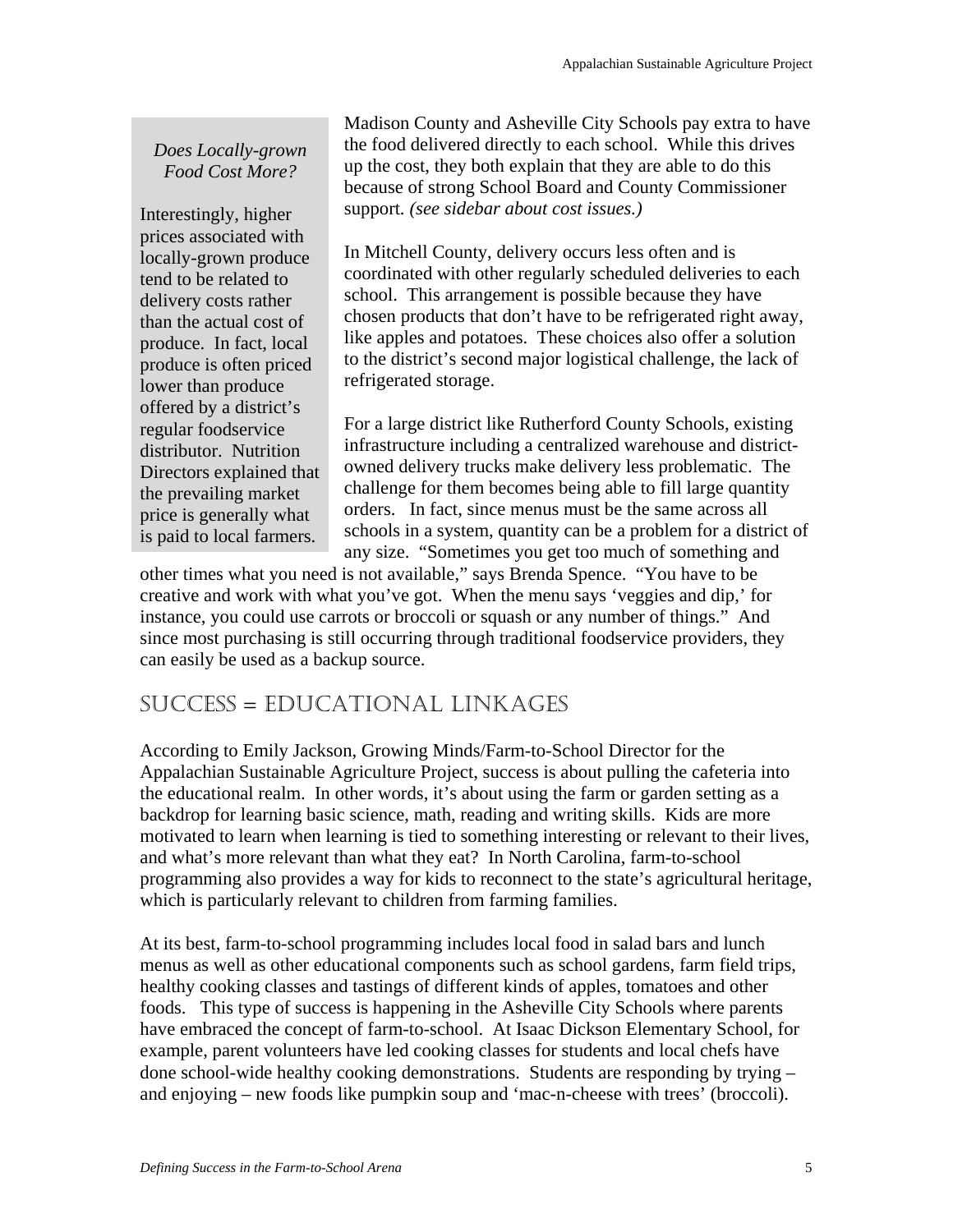In terms of nutrition education, exposure to farm fresh food helps kids learn how to make healthy food choices and appreciate the taste of fresh fruits and vegetables. This positions students to avoid food-related diseases such as obesity, diabetes and hypertension. Cindy Lawler notes that students are learning a lot about different types of fruits and vegetables. Some Asheville City Schools middle schoolers, for example, had never heard of red plums before they were served them in school lunches. And, Cindy explained, some elementary students who visited a farm where okra was growing were amazed that it didn't grow in little pieces with a brown, crispy crust.

## SUCCESS = BUY-IN AT MULTIPLE LEVELS

According to ASAP's Emily Jackson, farm-to-school efforts cannot succeed without support from Child Nutrition Directors. Child Nutrition Directors say that administration and parental support is essential. And when kitchen managers and staff are on board, adds Cindy Lawler, problems like different food preparation needs or varied delivery schedules are minimized. Beth Palien explains that incorporating locallygrown food has actually been good for morale among kitchen staff because they appreciate that the district is trying to support local farmers. In fact, supporting local farmers was the top reason given by CNDs interviewed here for backing the farm-toschool concept.

Students cannot be left out of the buy-in equation. After all, they are the ones eating the food, locally-grown or not. For Lori Moore, the fact that students are eating the local apples so well is what makes the effort a success. Many children who don't typically eat whole apples are devouring the sliced apples, she says. It makes her and the kitchen staff happy to see less food going in the trash when lunch trays are returned.

## SUCCESS = SEIZING OPPORTUNITIES

Interest is high among WNC Nutrition Directors who completed a written survey about farm-toschool programming. A few of the districts are already using components of farm-to-school programming, such as school gardens, farm field trips and cooking classes. Nearly two thirds expressed interest in initiating those types of activities. And more than half of WNC districts are currently buying from NC farmers through two statewide farm-to-school initiatives (*see sidebar*).

#### **Statewide Farm-to-School Initiatives**

In 1994, the Department of Defense began offering its produce buying services to institutions other than military bases. The *Department of Defense Farm to School Program* (also called *DoD Fresh*) was a result of that initiative and schools were given the option of using commodity entitlement funds to purchase fresh fruits and vegetables grown within their state.

In North Carolina, there is also a state-sponsored farm-to-school program (*NC Farm to School*) which facilitates delivery of produce grown by North Carolina farmers to North Carolina public schools.